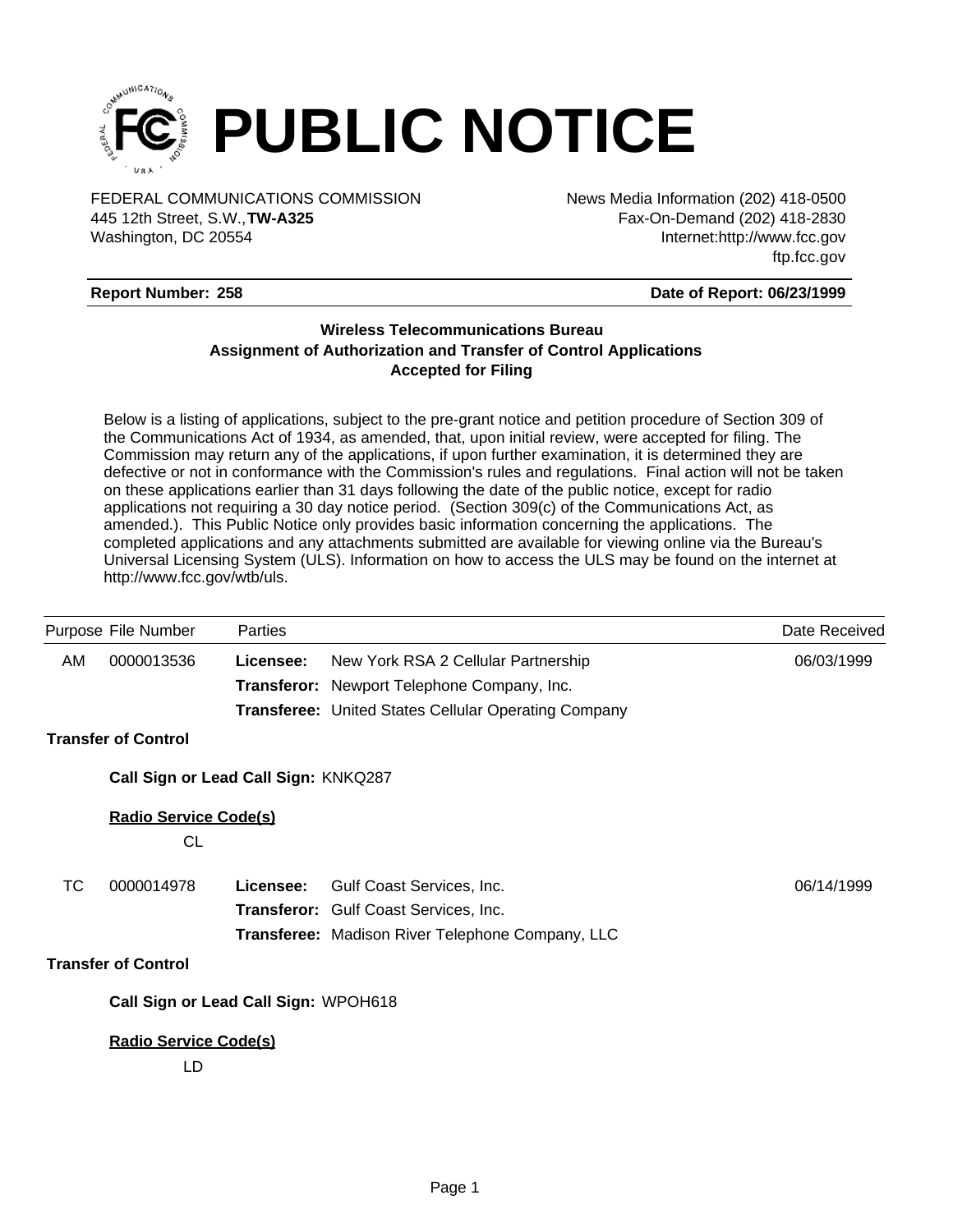|    | Purpose File Number                  | Parties          |                                                         | Date Received |  |  |  |
|----|--------------------------------------|------------------|---------------------------------------------------------|---------------|--|--|--|
| ТC | 0000014986                           | Licensee:        | <b>Gulf Telephone Company</b>                           | 06/14/1999    |  |  |  |
|    |                                      |                  | <b>Transferor:</b> Gulf Telephone Company               |               |  |  |  |
|    |                                      |                  | <b>Transferee:</b> Madison River Telephone Company, LLC |               |  |  |  |
|    | <b>Transfer of Control</b>           |                  |                                                         |               |  |  |  |
|    | Call Sign or Lead Call Sign: KIB528  |                  |                                                         |               |  |  |  |
|    | <b>Radio Service Code(s)</b>         |                  |                                                         |               |  |  |  |
|    | CD                                   |                  |                                                         |               |  |  |  |
| AA | 0000015374                           | <b>Assignor:</b> | Francis Communications I, Ltd.                          | 06/17/1999    |  |  |  |
|    |                                      | <b>Assignee:</b> | AQUIS COMMUNICATIONS, INC.                              |               |  |  |  |
|    | <b>Full Assignment</b>               |                  |                                                         |               |  |  |  |
|    | Call Sign or Lead Call Sign: KNKL827 |                  |                                                         |               |  |  |  |

**Radio Service Code(s)**

CD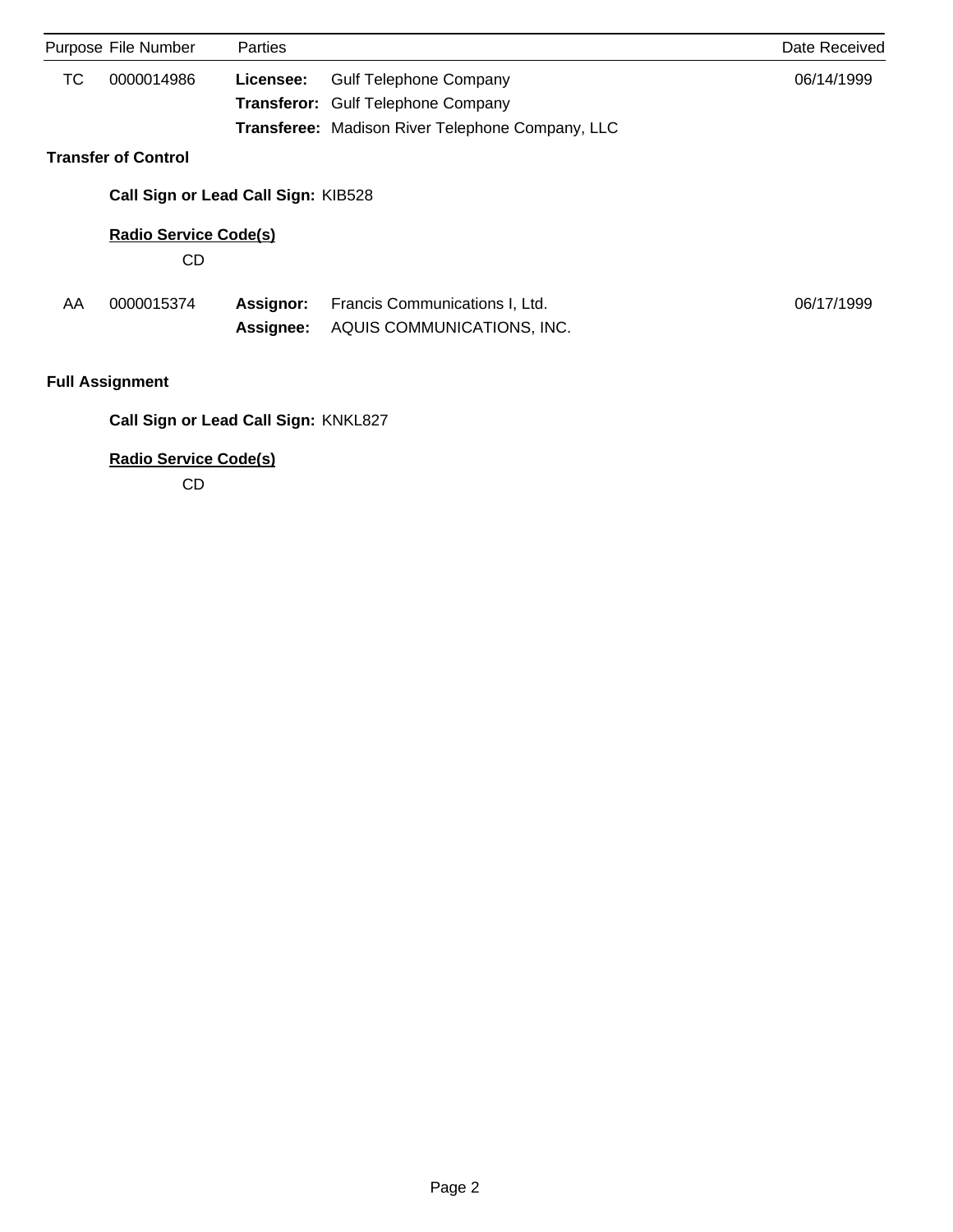### **Purpose Key:**

- AA Assignment of Authorization
- AM Amendment of AA or TC
- TC Transfer of Control

#### **Radio Service Key:**

- AA Aviation Auxiliary Group **MK** Alaska Group
- 
- 
- 
- 
- 
- CA Commercial Air-ground Radiotelephone QA 220-222 MHz Band Auction
- 
- 
- 
- 
- 
- 
- 
- 
- 
- 
- CT Local Television Transmission Transmission Turry TI TV Intercity Relay
- CW PCS Broadband TN 39 GHz, Auctioned
- CZ Paging and Radiotelephone, Auctioned TP TV Pickup
- GA Public Safety/Spec Emerg, 896-901/935-940 MHz, Conv. TS TV Studio Transmitter Link
- GB Business, 806-821/851-866 MHz, Conventional TT TV Translator Relay
- GC 929-930 MHz Paging Systems, Auction Nation WA Microwave Aviation
- GF Public Safety Ntl Plan, 821-824/866-869 MHz, Conv. WM Microwave Marine
- GI Other Indust/Land Transp, 896-901/935-940 MHz, Conv. WR Microwave Radiolocation
- GO Other Indust/Land Transp, 806-821/851-866 MHz, Conv. WS Wireless Communications Service
- GP Public Safety/Spec Emerg, 806-821/851-866 MHz, Conv. YA Public Safety/Spec Emerg, 896-901/935-940 MHz, Trunked
- GR SMR, 896-901/935-940 MHz, Conventional YB Business, 806-821/851-866 MHz, Trunked
- 
- GU Business, 896-901/935-940 MHz, Conventional YD SMR, 896-901/935-940 MHz, Auctioned
- 
- GX SMR, 806-821/851-866 MHz, Conventional YG Industrial/Business Pool, Trunked
- 
- 
- 
- LN 902-928 MHz Location Narrowband (Non-Multilateration) YS SMR, 896-901/935-940 MHz, Trunked
- LP Broadcast Auxiliary Low Power YU Business, 896-901/935-940 MHz,Trunked
- LS Location and Monitoring Service, Multilateration (LMS) YW Public Safety Pool, Trunked
- LW 902-928 MHz Location Wideband (Grandfathered AVM) YX SMR, 806-821/851-866 MHz, Trunked
- 
- 
- MG Microwave Industrial/Business Pool
- 
- AB Aural Microwave Booster **MR** Marine Radiolocation Land
- AC Aircraft MW Microwave Public Safety Pool
- AF Aeronautical and Fixed NC Nationwide Commercial 5 Channel, 220 MHz
- AI Aural Intercity Relay **PC** Public Coast Stations, Auctioned
- AR Aviation Radionavigation **PE** Digital Electronic Message Service Private
- AS Aural Studio Transmitter Link **PW** Public Safety Pool, Conventional
	-
- CB BETRS QD Non-Nationwide Data, 220 MHz
- CD Paging and Radiotelephone QM Non-Nationwide Public Safety/Mutual Aid, 220 MHz
- CE Digital Electronic Message Service QO Non-Nationwide Other, 220 MHz
- CF Point to Point Microwave QT Non-Nationwide 5 Channel Trunked, 220 MHz
- CG Air-ground Radiotelephone **RP** Broadcast Auxiliary Remote Pickup
- CL Cellular **RR** Restricted
- CM Commercial CM Commercial CM Commercial CM Commercial CM RS Land Mobile Radiolocation
- CN PCS Narrowband CN SA Ship Recreational or Voluntarily Equipped
- CO Offshore Radiotelephone SB Ship Compulsory Equipped
- CR Rural Radiotelephone TB TV Microwave Booster
	-
	-
	-
	-
	-
	-
	-
	-
	-
	-
	-
- GS Private Carrier Paging, 929-930 MHz YC SMR, 806-821/851-866 MHz, Trunked, Auctioned
	-
- GW General Wireless Communications Service YF Public Safety Ntl Plan, 821-824/866-869 MHz, Trunked
	-
- HA Amateur YI Other Indust/Land Transp. 896-901/935-940 MHz, Trunked
- IG Industrial/Business Pool, Conventional YO Other Indust/Land Transp. 806-821/851-866 MHz, Trunked
- LD Local Multipoint Distribution Service YP Public Safety/Spec Emerg, 806-821/851-866 MHz, Trunked
	-
	-
	-
	-
- MA Marine Auxiliary Group **Marine Auxiliary Group ZA General Mobile Radio (GMRS)**
- MC Coastal Group Contractive Video and Data Service